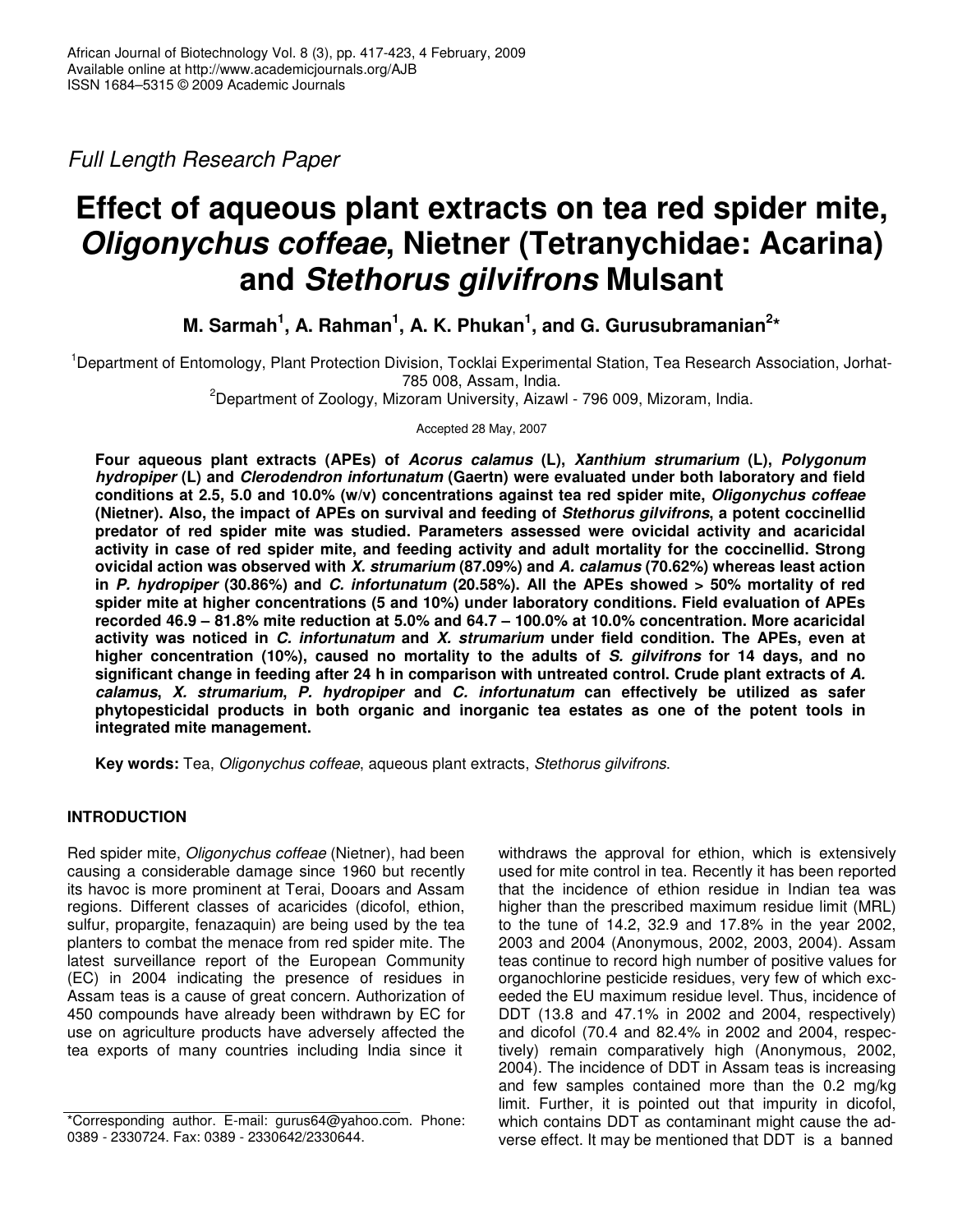| <b>Scientific name</b>    | Family       | <b>Parts used</b>         | <b>Common name</b> |  |  |
|---------------------------|--------------|---------------------------|--------------------|--|--|
| Acorus calamus            | Araceae      | Rhizome                   | Sweet flag         |  |  |
| Clerodendron infortunatum | Verbenaceae  | Leaves and succulent stem | Clerodendron       |  |  |
| Xanthium strumarium       | Compositae   | Whole plant               | Bur weed           |  |  |
| Polygonum hydropiper      | Polygonaceae | Whole plant               | Smart weed         |  |  |

**Table 1.** Plants evaluated for ovicidal and acaricidal activities against *Oligonychus coffeae* (Nietner).

substance for application in tea in India. Currently, the Central Insecticide Board (CIB) and Prevention of Food Adulteration (PFA) regulation committee have reviewed the Maximum Residue Limit (MRL) position for tea and have recommended the use of only sixteen insecticides and acricides, eight herbicides and eight fungicides for use in tea (Gurusubramanian et al., 2005).

To overcome the current crisis being faced by the tea industry, there is need to switch over to alternatives such as the use of biorational products (plant insecticides, hydrocarbon oils, microbials, etc.), which are abundant in source and not being tapped properly. From the academic point of view, plants represent a vast storehouse of potentially useful natural products, and indeed, many laboratories worldwide have screened thousands of species of higher plants not only in search of pharmaceuticals, but also for pest control products (Arnason et al., 1989; VanBeek and Breteler, 1993; Sarmah et al., 1999; Rahman et al., 2005; Sarmah et al., 2006). These studies have pointed to numerous plant species possessing potential pest-controlling properties under laboratory conditions, but the step from the laboratory to the field eliminates many contenders, even when judged only on their efficacy against pests under realistic field conditions. Hence in this study an attempt was made to explore the potential and utilization of commonly available weed and medicinal plants in and around tea ecosystem (*Acorus calamus*, *Xanthium strumarium*, *Polygonum hydropiper* and *Clerodendron infortunatum*) against red spider mite in relation to ovicidal and acaricidal action under laboratory and field conditions. The effect of APEs on feeding potential and toxicity against *Stethorus gilvifrons*, an effective predatory coccinellid of red spider mite was also tested.

#### **MATERIALS AND METHODS**

#### **Preparation of plant extracts**

Leaves and succulent stems of *P. hydropiper, X. strumarium* and *C. infortunatum* and rhizome of *A. calamus* were collected locally from nearby areas of Tocklai experimental station, Tea Research Association, Jorhat (Table 1). Each plant material was dried under shade and powdered by using electric grinder and pass through a 20 mesh sieve and kept in a 1 kg capacity polypropylene bag. 300 g of each powdered plant material were taken into a 2 litre capacity conical flask and 1000 ml of distilled water was added to it and shaken for 8 h in a mechanical shaker and then kept it for 24 h. The extract was separated using fine muslin cloth and then filtered. The filtrate was collected in a 2 litre capacity conical flask and volume was made up to 1000 ml. This was considered as stock solution. Required concentrations (2.5, 5.0 and 10.0%) were prepared from the stock solution.

#### **Rearing of red spider mite**

A culture of red spider mite was maintained in the laboratory at  $25 \pm$ 2°C and 70 - 80% relative humidity on a susceptible tea clone, TV1, by following detached leaf culture method of Helle and Sabelis (1985) with slight modifications.

### **Ovicidal activity**

For the assessment of ovicidal properties of the extracts, 15 gravid females of red spider mite were introduced on TV1 mature fourth leaf from the top of the shoot for oviposition and kept overnight in the petri dish. The mature leaves were padded with water soaked cotton. After 18 h the introduced mites were removed with the help of fine brush. The eggs laid on tea leaves were counted under microscope as pre-treatment count. Tea leaves containing more than 30 eggs were removed cautiously by using fine needle. 150 eggs were considered for each ovicidal treatment of the plant extract and observed for five times (30 eggs/observation). After counting, the eggs are subjected to spraying of different APEs at 2.5, 5.0, and 10.0% (w/v) by using glass atomizer. The control eggs were also segregated as above manner and treated with water. Hatchability was determined for both experimental and control batches of eggs for a period of 12 days after oviposition. Those eggs that did not hatch after this period were regarded as non-viable (Sarmah et al., 1999). Per cent reduction in hatchability was calculated by using the following formula:

Egg mortality (
$$
%
$$
) = 100 - (  
Total No. on the largest treatment  
Total No. of eggs/treatment

#### **Laboratory acaricidal test**

For laboratory evaluation of plant extracts, 30 healthy adult female of red spider mite (24 h old) were released on a healthy detached tea leaf of TV1 from the culture maintained in the laboratory. Final count of mite population was taken for confirmation on number of mite after 4 h (after proper settlement of mite). Each concentration was sprayed on both the surfaces of leaf using glass atomizer. The number of live red spider mite was counted 24, 48 and 72 h after treatment. Each treatment was replicated five times. Data were subjected to ANOVA analysis.

#### **Feeding potential and mortality of** *S. gilvifrons*

To assess the feeding potential and mortality of *S. gilvifrons*, matured healthy TV1 leaves  $(4<sup>th</sup>$  leaf from the top) were collected from field, washed under tap water and allowed to dry under electric fan for 5 min. Dried leaves were treated with the chosen APEs by following dipping method as described by Rahman et al. (2005).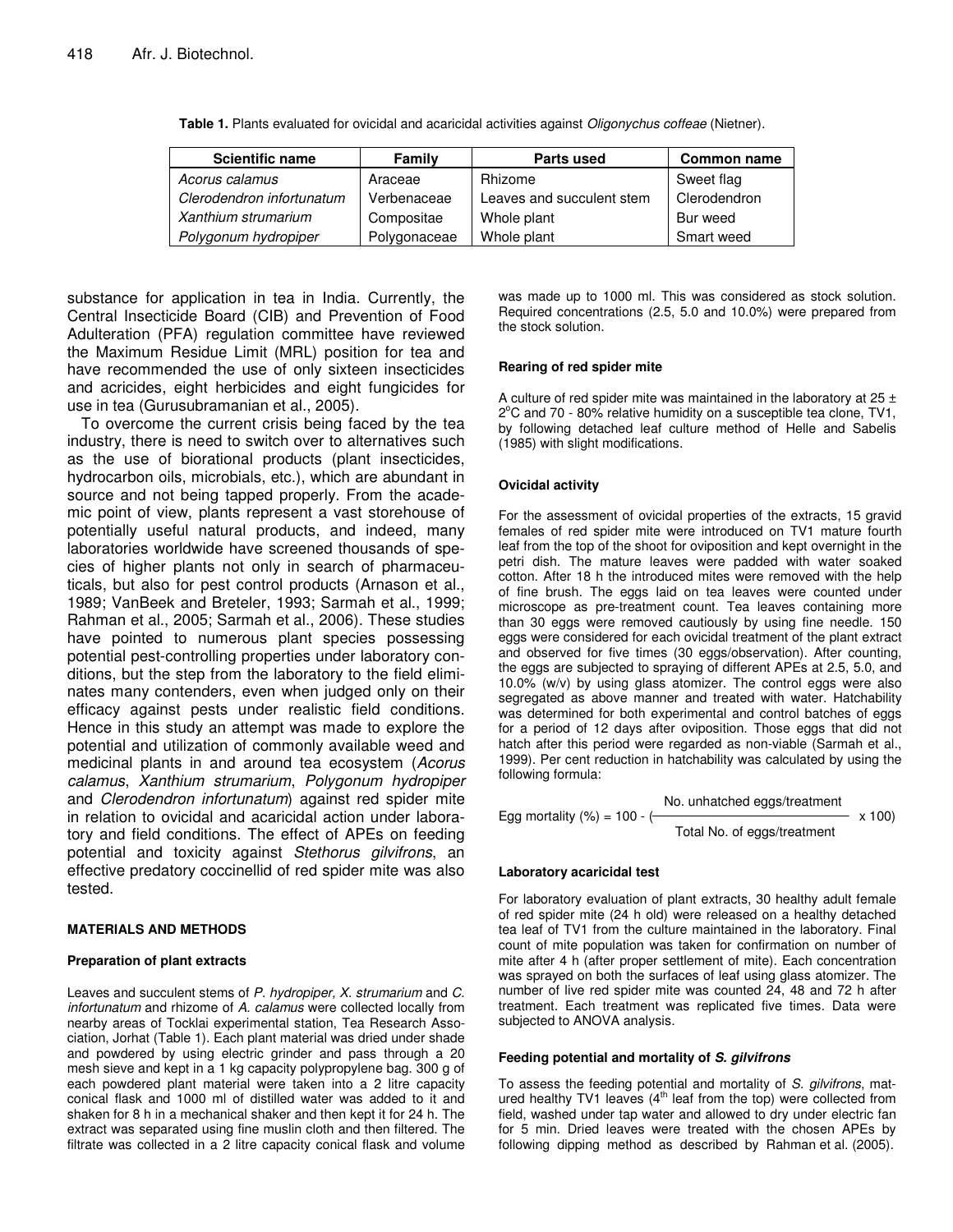| <b>Treatment</b>          | Concentration (%) | Egg mortality (%) |
|---------------------------|-------------------|-------------------|
|                           | 10.0              | 87.09             |
| Xanthium strumarium       | 5.0               | 59.20             |
|                           | 2.5               | 44.90             |
| Acorus calamus            | 10.0              | 70.62             |
|                           | 5.0               | 64.05             |
|                           | 2.5               | 33.33             |
| Polygonum hydropiper      | 10.0              | 30.86             |
|                           | 5.0               | 26.84             |
|                           | 2.5               | 13.29             |
| Clerodendron infortunatum | 10.0              | 20.58             |
|                           | 5.0               | 10.81             |
|                           | 2.5               | 6.00              |
| Control (water)           |                   | 1.31              |
| C.D. at (P=0.05)          |                   | 7.89              |
| $C.V.$ %                  |                   | 8.64              |

**Table 2.** Ovicidal action of aqueous plant extracts on the eggs of red spider mite under laboratory condition.

Mean of five observations (30 eggs/observation).

100 numbers of adult red spider mites were introduced to the treated leaves of different APEs. After an hour, one adult of *S. gilvifrons* was introduced in each treatment and observations were made for 24 and 48 h regarding the consumption of mites and its mortality was observed for fourteen days. The experiment was replicated 5 times.

#### **Field toxicity test**

A field trial was conducted to evaluate the efficacy of different APEs (5 and 10%) against red spider mite. Mixed Assam tea clones TV 1, 18, 20, 22, 23, 24, 25 and 26 were chosen for the current study by following randomized block design with three replications. Each plot in the experiment was separated by two buffer rows of nonexperimental tea. Thirty bushes per replication were considered for each treatment along with unsprayed control. Plots with heavy infestation of red spider mite were chosen for this study. After selection of the plots, pretreatment count was taken in the respective plots and two rounds of foliar spray were given at 15 days interval with hand operated Knapsack sprayer at 400 litres/ha. Post treatment observations were taken for four weeks after treatment. Observations on mite population were made on both adaxial and abaxial side of the thirty randomly collected mature leaves per replication for each treatment of different APEs along with unsprayed control by following the mangling method of Das (1960). Data were subjected to statistical analysis.

## **RESULTS**

## **Ovicidal action of aqueous plant extracts (laboratory)**

Highest egg mortality was registered at higher concentration (10.0%) of *X. strumarium* and *A. calamus* to the level of 87.09 and 70.62%, respectively, whereas in *P. hydropiper* (30.86%) and *C. infortunatum* (20.58%) lowest egg mortality was recorded. An egg mortality of 59.20 – 64.05% was obtained in *X. strumarium* and *A. calamus* at 5.0% concentration in contrast with *C. infortunatum*

(10.81%) and *P. hydropiper* (26.84%). At lower concentration (2.5%), least ovicidal action was noticed in *C. infortunatum* (6.0%) and *P. hydropiper* (13.29%) but *A. calamus* and *X. strumarium* showed 33.33 and 44.90% egg kill, respectively (Table 2). Ovicidal action was maximum in *X. strumarium* and *A. calamus*, whereas minimum in *P. hydropiper* and *C. infortunatum* (Table 2). Petroleum ether and acetone extracts of *P. hydropiper* exhibited more than 80% egg mortality in red spider mite (Sarmah et al., 1999) unlike water extract as observed in the current study. Chemical substances present in the chosen plants may block the micropyle region of the egg thereby preventing the gaseous exchanges that will ultimately kill the embryo in the egg itself. Raja et al. (2003) screened 9 plants with various solvent extracts against *Spodoptera litura* in relation to ovicidal and ovipositional deterrent activity and varied responses were noticed irrespective of the concentrations and the solvents used for extraction. Slama (1974) reported that the incomplete blastokinesis and abnormal breakage of extra embryonic membranes in the embryo or unequal penetration of extracts through the egg chorion to different parts of egg at different times of the sensitive period could also be associated with observations on variability of morphological effects. These findings also corroborate with present work on ovicidal activity of the chosen plant extracts against *O. coffeae*.

## **Acaricidal activity of plant extracts on adult mites (laboratory)**

Different concentrations (2.5, 5.0 and 10.0%) of aqueous extracts of *A. calamus*, *X. strumarium*, *P. hydropiper* and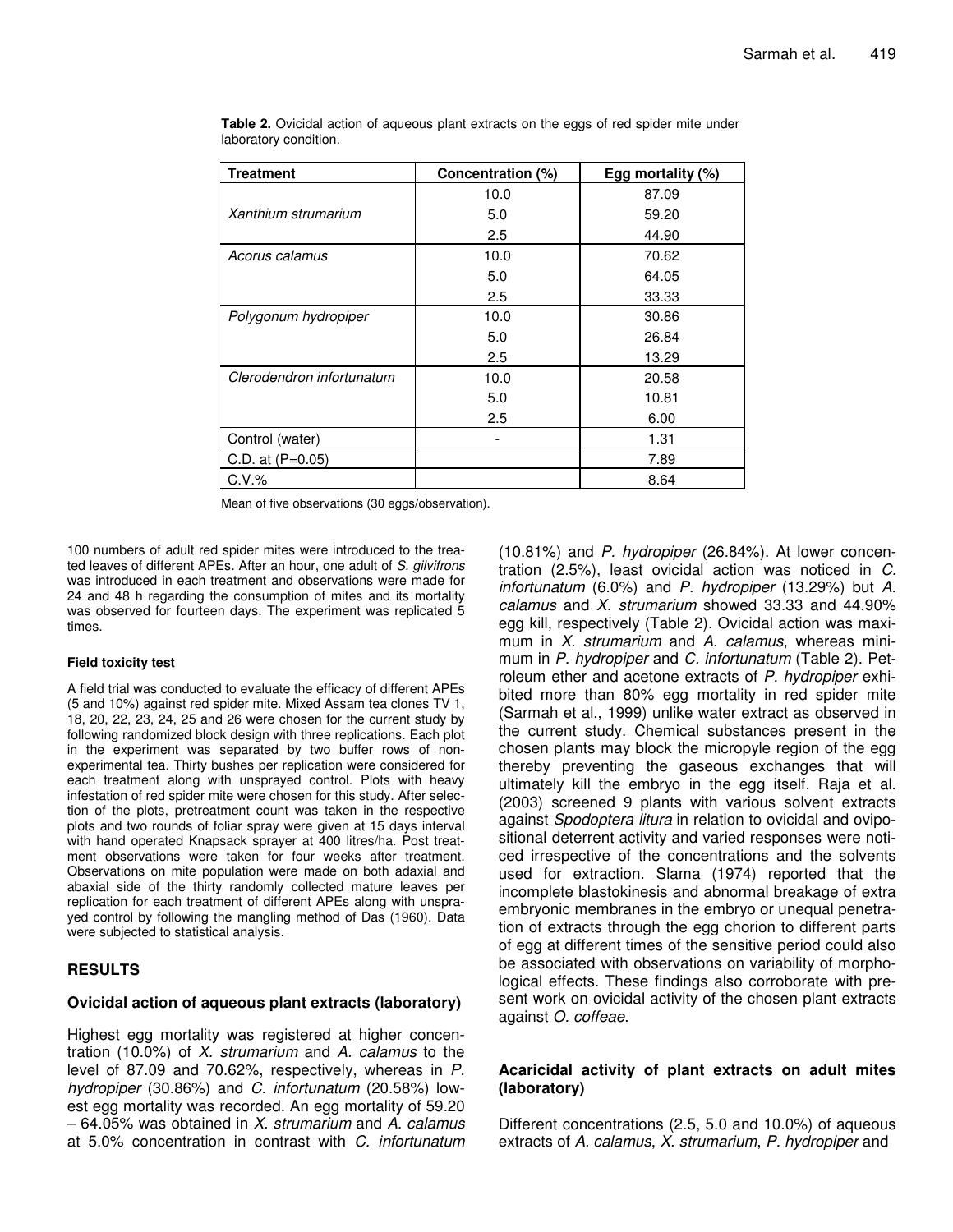| <b>Treatment</b>          | Concentration (%) | Per cent mortality |       |       |
|---------------------------|-------------------|--------------------|-------|-------|
|                           |                   | 24 h               | 48 h  | 72 h  |
| Xanthium strumarium       | 10.0              | 87.2               | 87.2  | 91.8  |
|                           | 5.0               | 56.7               | 56.7  | 61.5  |
|                           | 2.5               | 15.6               | 15.6  | 15.6  |
| Acorus calamus            | 10.0              | 87.7               | 87.7  | 88.7  |
|                           | 5.0               | 54.2               | 54.2  | 57.1  |
|                           | 2.5               | 6.4                | 6.4   | 6.4   |
| Polygonum hydropiper      | 10.0              | 77.7               | 77.7  | 84.2  |
|                           | 5.0               | 52.2               | 52.2  | 53.9  |
|                           | 2.5               | 12.8               | 12.8  | 12.8  |
| Clerodendron infortunatum | 10.0              | 100.0              | 100.0 | 100.0 |
|                           | 5.0               | 96.0               | 96.0  | 96.0  |
|                           | 2.5               | 23.0               | 23.0  | 23.0  |
| Control (water)           |                   | 3.4                | 3.4   | 3.4   |
| $(P=0.05)$<br>CD          |                   | 6.24               | 6.24  | 6.78  |
| $C.V.$ %                  |                   | 10.73              | 10.73 | 11.13 |

**Table 3.** Acaricidal activity of aqueous plant extracts against adult red spider mite under laboratory condition.

Mean of five observations (30 adults/observation).

*C. infortunatum* were tested to evaluate their toxic effect at 24 48 and 72 h against adult red spider mites and the obtained results have been summarized in Table 3. A least acaricidal action (6.4 - 23.0%) was noticed after 24 h and up to 72 h at lower concentration (2.5%) of all the plant extracts. *A. calamus*, *X. strumarium*, and *P. hydropiper* aqueous extracts at 5.0% concentration exhibited pronounced 52.2 – 56.7% kill after 24 h whereas at the same concentration of *C. infortunatum* showed 96.0% mortality. Higher concentration (10.0%) of APEs manifested 77.7 – 100% (after 24 h) death of adult mites (Table 3). The mortality was in a linear trend i.e., increasing with increase in concentration. We have previously observed the same acaricidal activity by using different solvent extracts of *P. hydropiper* and *Lantana camara* (Sarmah et al., 1999). Maximum kill was attained in *C. infortunatum*, followed by *A. calamus* and *X. strumarium*, and finally by *P. hydropiper*. There were no marked changes in terms of toxicity between 24 and 72 h (Table 3).

## **Effect of plant extracts on** *S. gilvifrons* **in terms of feeding rate and toxicity – laboratory**

*S. gilvifrons* was reduced significantly to 29.4 – 38.0 numbers of red spider mite  $(P = 0.05)$  in comparison with untreated control (43.8 red spider mite) when fed 5 and 10% of *X. strumarium, P. hydropiper* and *A. calamus* after 24 h exposure. However, after 48 h there was no significant difference in feeding rate. Leatemia and Isman (2004) experimented on the toxicity of crude aqueous seed extracts of *Annona squamosa* to natural enemies and showed that *Chrysoperla carnea* larvae were less susceptible to the extracts than *Orius insidiosus* adults and crude aqueous seed extracts of *A. squamosa* had moderate to high toxicity to *O. insidiosus.* In contrast, only consumption was affected slightly up to 24 h in our study and no mortality was observed up to 14 days in all the treatments (Table 4).

## **Field evaluation of toxicity of plant extracts**

At 5%, *P. hydropiper* and *A. calamus* aqueous extracts reduced the mite incidence to the tune of  $45.4 - 46.9\%$ and 50.1 - 57.7%, respectively, whereas at 10% concentration  $67.3 - 64.7\%$  and  $77.4 - 86.4\%$  reduction in prevalence of mites was attained. 56.3 – 70.9% and 79.9 – 90.2% reduction in mite population were observed at 5 and 10% concentrations of *X. strumarium*, respectively. *C. infortunatum* showed 62.2 – 81.8% and 94.5 – 100.0% reduction in incidence of mites at 5 and 10%, respecttively. Reduction in mite incidence was higher in *C. infortunatum* and *X. strumarium*. At higher concentration (10%) 86.4 – 100 per cent reduction was achieved during 4 week observation after second round of spray with *X. strumarium*, *C. infortunatum* and *A. calamus*. In case of *X. strumarium* and *C. infortunatum*, 70.9 – 81.8% reducetion was manifested even at lower concentration of 5% (Table 5). Similar observations were made by Rahman et al. (2005) when water extract of *C. infortunatum* (5 and 10%) was sprayed against *O. coffeae* (82.0 – 100.0% reduction in mite incidence) under field condition.

# **DISCUSSION**

In spite of the wide recognition that many plants possess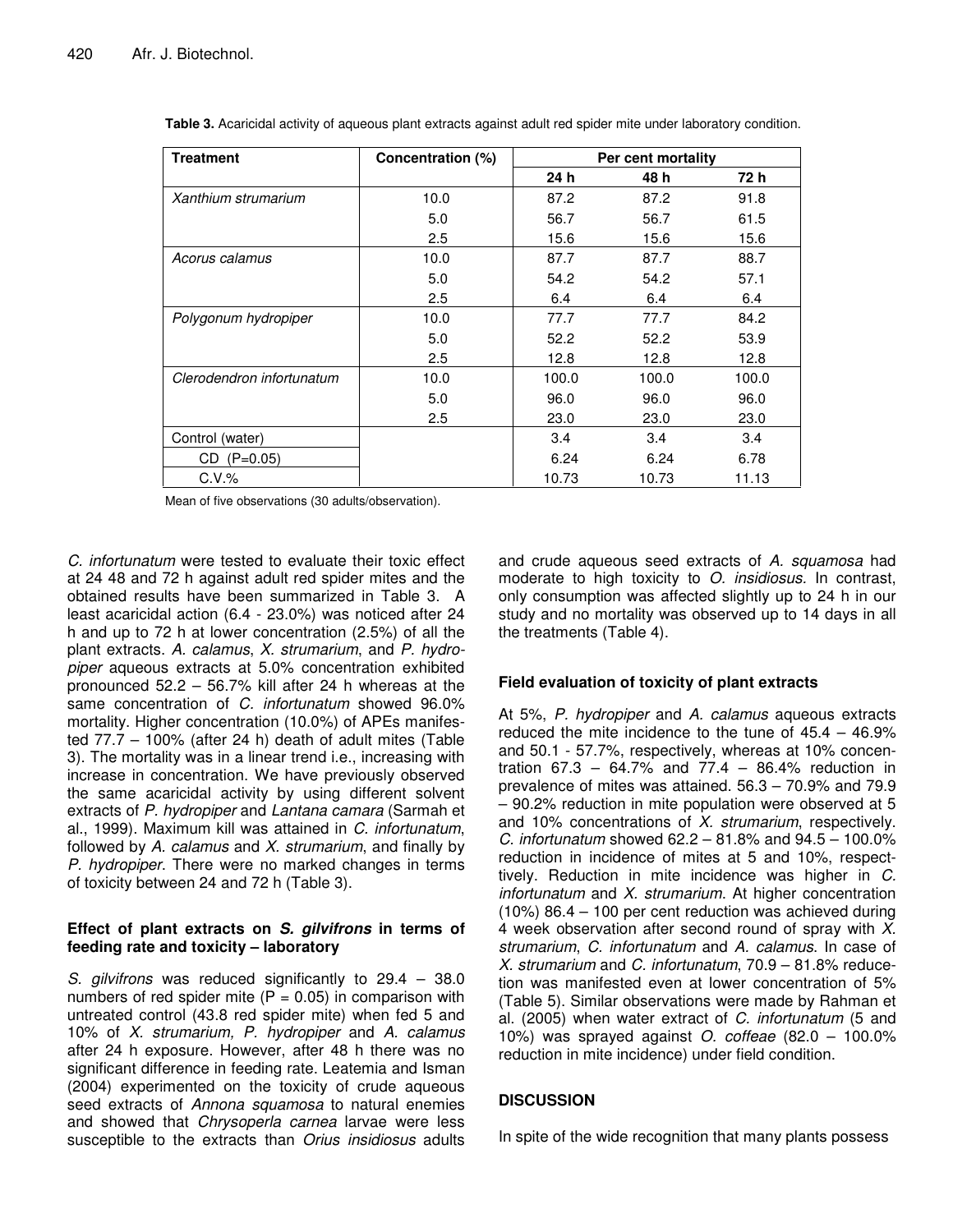|                      |                   |                    | Rate of consumption (mean+S.D.) | Mortality (%)                                 |  |  |  |
|----------------------|-------------------|--------------------|---------------------------------|-----------------------------------------------|--|--|--|
| <b>Treatment</b>     | Concentration (%) | $0-24h$            | 24-48 h                         |                                               |  |  |  |
| Xanthium strumarium  | 10.0              | $29.4 \pm 1.35$ ** | $37.6 \pm 3.26$                 | Was<br>No.<br>Mortality<br>adult              |  |  |  |
|                      | 5.0               | $37.0 \pm 2.19$ ** | $38.8 \pm 3.18$                 | observed till<br>of<br>14 days                |  |  |  |
|                      | 2.5               | $39.6 \pm 2.41$    | $39.0 \pm 3.46$                 | in<br>observation<br>the<br>all<br>treatments |  |  |  |
| Acorus calamus       | 10.0              | $33.8 \pm 2.48$ ** | $39.0 \pm 2.00$                 |                                               |  |  |  |
|                      | 5.0               | $37.0 \pm 0.63$ ** | $38.0 \pm 3.84$                 |                                               |  |  |  |
|                      | 2.5               | $40.4 \pm 0.80$    | $39.2 \pm 3.18$                 |                                               |  |  |  |
| Polygonum hydropiper | 10.0              | $33.4 \pm 4.40$ ** | $38.2 \pm 3.91$                 |                                               |  |  |  |
|                      | 5.0               | $38.0 \pm 3.03$    | $39.0 \pm 3.94$                 |                                               |  |  |  |
|                      | 2.5               | $40.0 \pm 3.40$    | $40.6 \pm 3.44$                 |                                               |  |  |  |
| Control(water)       |                   | $43.8 \pm 4.30$    | $40.6 \pm 1.62$                 |                                               |  |  |  |

**Table 4.** Effect of aqueous plant extracts on feeding potential and mortality of adult *Stethorus gilvifrons* Mulsant.

Mean of five observations.

\*Significant at  $P < 0.05$  (t-test).

**Table 5.** Field evaluation of toxicity of aqueous plant extracts against red spider mite.

| <b>Treatment</b>          | C(%)  | <b>PTP</b> | Post treatment observations |      |         |                            |              |       |         |       |
|---------------------------|-------|------------|-----------------------------|------|---------|----------------------------|--------------|-------|---------|-------|
|                           |       |            | $1^{\rm st}$<br>spray       |      |         | 2 <sup>nd</sup><br>' spray |              |       |         |       |
|                           |       |            | 7 days                      |      | 14 days |                            | 7 days       |       | 14 days |       |
|                           |       |            | P                           | R    | P       | R                          | P            | R     | P       | R     |
| Polygonum hydropiper      | 5.0   | 330        | 180                         | 45.4 | 185     | 43.9                       | 160          | 51.5  | 175     | 46.9  |
|                           | 10.0  | 340        | 111                         | 67.3 | 135     | 60.2                       | 105          | 69.1  | 120     | 64.7  |
|                           | 5.0   | 331        | 165                         | 50.1 | 170     | 48.6                       | 140          | 57.7  | 140     | 57.7  |
| Acorus calamus            | 10.0  | 333        | 75                          | 77.4 | 90      | 72.9                       | 60           | 81.9  | 45      | 86.4  |
|                           | 5.0   | 344        | 150                         | 56.3 | 145     | 57.8                       | 120          | 65.1  | 100     | 70.9  |
| Xanthium strumarium       | 10.0  | 309        | 62                          | 79.9 | 75      | 75.7                       | 52           | 83.1  | 30      | 90.2  |
|                           | 5.0   | 381        | 72                          | 62.2 | 80      | 79.0                       | 65           | 82.9  | 69      | 81.8  |
| Clerodendron infortunatum | 10.5  | 333        | 18                          | 94.5 | 20      | 93.9                       | $\mathbf{0}$ | 100.0 | 0       | 100.0 |
| Azadirachtin 0.03%        | 1:300 | 326        | 140                         | 57.0 | 145     | 55.5                       | 98           | 69.9  | 105     | 67.7  |
| Control (untreated)       |       | 322        | 316                         | 1.8  | 316     | 1.8                        | 314          | 2.4   | 314     | 2.4   |
| C.D at $(P=0.05)$         |       |            | 5.58                        |      | 5.47    |                            | 5.48         |       | 5.78    |       |
| $C.V.$ %                  |       |            | 5.33                        |      | 5.41    |                            | 4.82         |       | 5.04    |       |

C **=** Concentration; PTP = Pretreatment population; P = Population; R = Percent reduction.

Mean of three observations.

insecticidal properties, only a handful of pest control products directly obtained from plants, i.e., botanical insecticides, are in use in developed countries. At best, botanical insecticides presently constitute 1% of the world insecticide market, but annual sales growth in the range of 10 – 15% is entirely possible (Gentry, 1993; Wink, 1993). The impact of botanicals will perhaps be most noticeable in the home-and-garden sector, where they might conceivably achieve as much as a 25% market share within 5 years (Isman, 1997). The demonstrated efficacy of the botanical neem (based on seed kernel extracts of *Azadirachta indica*), and its recent approval for use in the United States, has stimulated research and development of other botanical insecticides. Unfortunately, efficacy against pests is only one of a number of important criteria that need be met for a plant extract or derivative to move successfully toward commercialization and use (Isman, 1995). Apart from efficacy and spectrum-of-action, biological criteria include favorable toxicology and minimal environmental impact (i.e., vertebrate selectivity; selectivity favoring natural enemies and pollinators; rapid environmental degradation). The chosen native plants meet these criteria admirably, yet the large scale utilization of these products for use in tea plantations has taken many years. Obviously, it is not enough to have an efficacious product that is relatively safe to the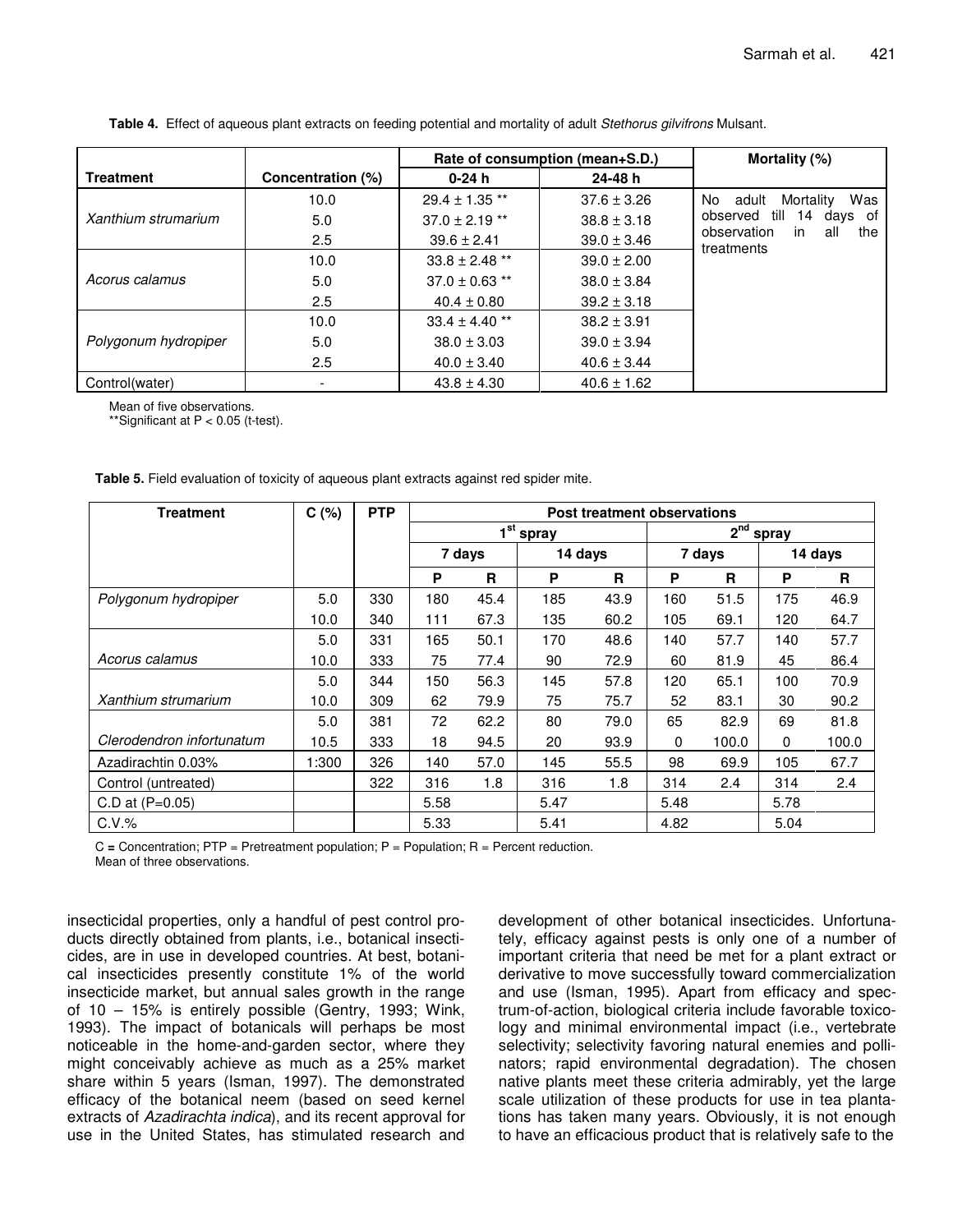user and the environment – there are other considerations that must be satisfied. However, the large scale use of new botanical insecticides can be hindered by a number of issues. The principal barriers are (i) the relative scarcity or availability of the natural resource, (ii) standardization of extracts and quality control, based on active ingredients, and (iii) special problems in regulatory approval of botanicals (Isman, 1997).

Natural defenses of plants against herbivory consist almost always of mixtures of closely related compounds, rather than a single toxicant alone. This phenomenon is well exemplified among botanical insecticides. In other words, the overall efficacy is superior to that which could be obtained with the equivalent amount of the most active constituent alone, if isolated to purity or synthesized (Isman, 1997). This phenomenon was demonstrated over a decade ago (Berenbaum, 1985). Chen et al. (1995) observed that the growth inhibitory effect of refined bark extracts from *Melia toosendan*, containing 60 – 75% toosendanin, was significantly greater than that of pure toosendanin, indicating that lesser constituents were making a contribution to overall bioactivity greater than expected based on their mass. Complex mixtures of active constituents, as found in botanical insecticides, may also be advantageous in terms of pest resistance and behavioral desensitization in case of green peach aphid, *Myzus persicae* (Feng and Isman, 1995). Hence in this study only APEs were tried out which ward off the red spider mites and caused no effect on the survival of *S. gilvifrons*. The chosen native plants are abundant in and around fallow lands of tea plantations that could be effectively utilized in the current IPM programme. The procedure adopted in this study for the preparation of APE is one of the easiest methods and serve the purpose of the end user. This approach would help the tea industry in many ways (residue free tea, reduction in acaricide load, cost effectiveness, customer satisfaction) and remain important in red spider mite management for at least four reasons: (1) providing the most effective control, (2) short lived in the environment and posing relatively low risk to non-target organisms including the beneficial predators and parasites that help to regulate mites, the higher level predators in food chains and human consumers of treated crops, (3) naturally occurring or derived or manufactured with minimal technology, so they are accepted by organic certification programmes and by certain consumer groups and (4) more compatible with biological control efforts (Weinzierl, 2000; Siakh, 2004).

Furthermore, natural products are notoriously variable, and therefore consistency of the final product will be much harder to achieve. Also, it may be necessary to determine both the shelf stability of the active ingredient and its fate in the environment or in animals. Such studies can be complicated enough when only a single compound is being tracked, but the effort required to track several putative active principles in a single product should not be underestimated.

## **ACKNOWLEDGEMENTS**

The authors are grateful to the Director, Tocklai Experimental Station, Tea Research Association, Jorhat for providing necessary facilities and to the Statistics Department, TRA, Jorhat for statistical analysis. This work is part of a Tea Research Association in-house project (Ento/04/2004-2009), Kolkata.

## **REFERENCES**

- Anonymous (2002). Note on European Tea Committee Surveillance of Pesticides in origin Teas. Report of Pesticide Residue – European Tea Committee Surveillance (2001-2002).
- Anonymous (2004). Note on European Tea Committee Surveillance of Pesticides in origin Teas. Report of Pesticide Residue – European Tea Committee Surveillance (2003-2004).
- Arnason JT, Philogene BJR, Morand, P [Eds.] (1989)*.* Insecticides of plant origin. ACS Symposium Series*,* p. 387.
- Berenbaum M (1985). Brementown revisited: interactions among allelochemicals in plants. Recent Adv. Phytochem. 19: 139-169.
- Chen W, Isman MB, Chiu SF (1995). Antifeedant and growth inhibitory effects of the limonoid toosendanin and *Melia toosendan* extracts on the variegated cutworm, *Peridroma saucia* (Lepidoptera: Noctuidae). J. Appl. Entomol*.* 119: 367-370.
- Feng R, Isman MB (1995). Selection for resistance to azadirachtin in the green peach aphid *Myzus persicae.* Experientia 51: 831-833.
- Gentry AH (1993). Tropical forest diversity and the potential for new medicinal plants. In*:* Kinghorn AD, Balandrin MF (Eds) Human Medicinal Agents from Plants: ACS Symp. Ser*.* 543: 13-24.
- Gurusubramanian G, Borthakur M, Sarmah M, Rahman A (2005). Pesticide selection, precautions, regulatory measures and usage. In : Dutta AK, Gurusubramanian G, Barthakur BK (Eds) : Plant Protection in tea, Tocklai Experimental Station, Assam Printing Works Private Limited, Jorhat, Assam, India, pp. 81-91.
- Helle W, Sabelis MW (1985). Spider mites: their biology, natural enemies and control. Elsevier Science Publishing Company INC., New York, p. 335.
- Isman MB (1995). Leads and prospects for the development of new botanical insecticides. Rev. Pestic. Toxicol. 3: 1-20.
- Leatemia JA, Isman MB (2004). Toxicity and antifeedant activity of crude seed extracts of *Annona squamosa* (Annonaceae) against lepidopteran pests and natural enemies. Intl. J. Tropl. Insect Sci*.* 24: 150–158.
- Rahman A, Sarmah M, Phukan AK, Borthakur M, Gurusubramanian G (2005). A Plant having insecticidal property for the management of tea pests. In : Proceedings of 2005 International Symposium on innovation in tea science and sustainable development in tea Industry, 11-15 November, 2005, Hangzhou, China, pp 731-748.
- Raja N, Elumalai K, Jayakumar M, Jeyasankar A, Muthu C, Ignacimuthu F (2003). Biological activity of different plant extracts against Armyworm, *Spodoptera litura* (Fab.) (Lepidoptera: Noctuidae). J. Ent. Res*.*, 27(4): 281 – 292.
- Siakh H (2004). Effect of recently formed i*n situ s*oil humic substances on red spider mites in the rainy season. teaap2.indiateaportal.com/forms/hosmat\_0606.pdf. pp 1-5.
- Sarmah M, Basit A, Hazarika LK (1999). Effect of *Polygonum hydropiper* L. and *Lantana camara* L. on tea red spider mite, *Oligonychus coffeae*. Two and a Bud 46: 20-22.
- Sarmah M, Rahman A, Phukan AK, Gurusubramanian G (2006). Ovicidal, acaricidal and antifeedant activity of crude extracts of *Polygonum hydropiper* L. (Polygonaceae) against red spider mite and bunch caterpillar and its effect on *Stethorus gilvifrons* Mulsant. Uttarpradesh J. Zool., 3(2): 127-135.